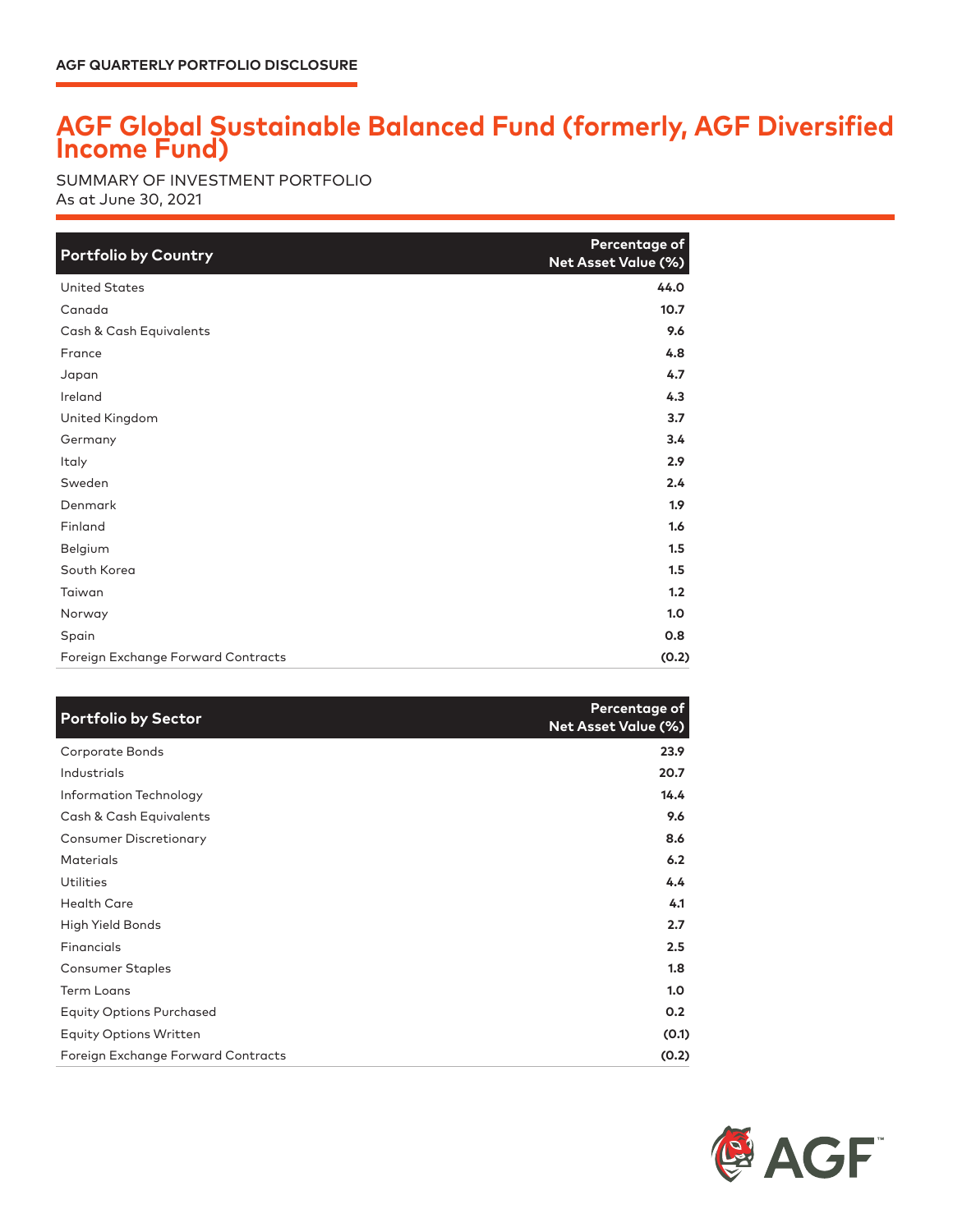## **AGF Global Sustainable Balanced Fund (formerly, AGF Diversified Income Fund) (continued)**

SUMMARY OF INVESTMENT PORTFOLIO As at June 30, 2021

| <b>Portfolio by Asset Mix</b>          | Percentage of<br><b>Net Asset Value (%)</b> |
|----------------------------------------|---------------------------------------------|
| United States Equity                   | 28.9                                        |
| International Equity                   | 27.2                                        |
| United States Fixed Income             | 15.0                                        |
| Cash & Cash Equivalents                | 9.6                                         |
| International Fixed Income             | 8.5                                         |
| Canadian Equity                        | 6.6                                         |
| Canadian Fixed Income                  | 4.1                                         |
| United States Equity Options Purchased | 0.2                                         |
| United States Equity Options Written   | (0.1)                                       |
| Foreign Exchange Forward Contracts     | (0.2)                                       |

| Portfolio by Credit Rating" | Percentage of<br>Net Asset Value (%) |
|-----------------------------|--------------------------------------|
| AA                          | (0.0)                                |
| A                           | 13.5                                 |
| <b>BBB</b>                  | 14.8                                 |
| <b>BB</b>                   | 4.4                                  |
| B                           | 1.4                                  |
| CCC                         | 0.1                                  |
| Not Rated                   | 5.2                                  |

| <b>Top Holdings</b>                               | Percentage of<br><b>Net Asset Value (%)</b> |
|---------------------------------------------------|---------------------------------------------|
| <b>Long Positions:</b>                            |                                             |
| Cash & Cash Equivalents                           | 9.6                                         |
| Danaher Corporation                               | 2.4                                         |
| Aptiv PLC                                         | 2.1                                         |
| Trimble Inc.                                      | 2.0                                         |
| Legrand SA                                        | 1.7                                         |
| <b>Ball Corporation**</b>                         | 1.7                                         |
| Thermo Fisher Scientific Inc.                     | 1.7                                         |
| Kingspan Group PLC                                | 1.7                                         |
| Trex Company Inc.                                 | 1.7                                         |
| <b>DENSO Corporation</b>                          | 1.7                                         |
| Brookfield Renewable Partners Limited Partnership | 1.7                                         |
| Keyence Corporation                               | 1.7                                         |
| Enphase Energy Inc.**                             | 1.6                                         |